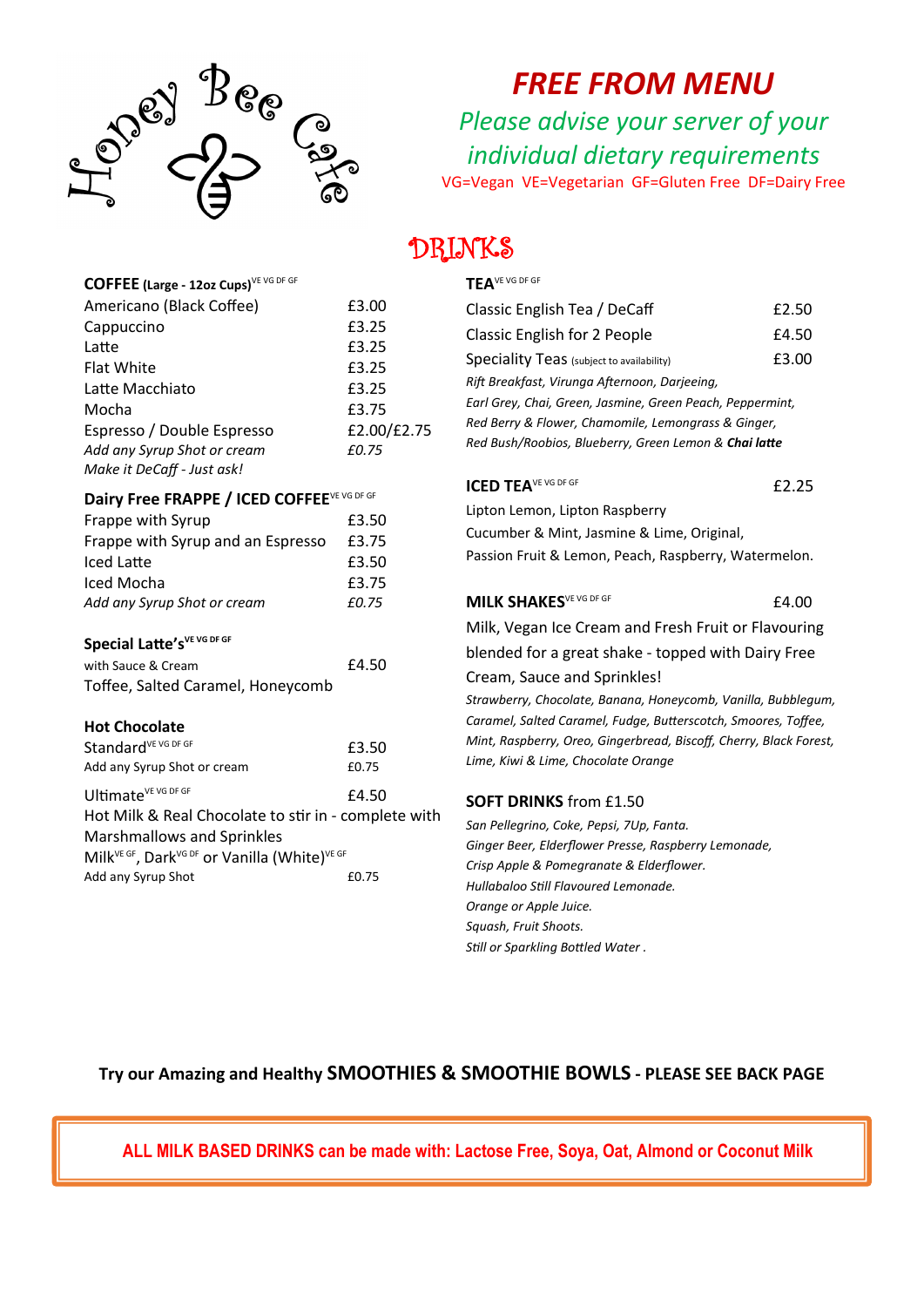## FOOD - FREE FROM

*Our food is Freshly Cooked to Order and there may be a wait for your food especially at busy times*

#### **EGGS BEE...NEDICT**VE GF

| 2 Poached Eggs on a Toasted English Muffin and      |       |
|-----------------------------------------------------|-------|
| smothered in a warm Hollandaise Sauce               |       |
| Florentine - with Spinach and Mushroom              | £8.00 |
| Blackstone - with Plant Based Bacon                 | £8.50 |
| <b>Plant Based Sausage</b>                          | £8.50 |
| Avocado - with Smashed Avocado                      | £9.50 |
| GF White Bread/Roll or Seeded Bread/Roll Available. |       |
| NB: GF Hollandaise will be VEGAN                    |       |

#### **TRADITIONAL ALL DAY BREAKFAST**

**Now with a Free Tea, Coffee or Juice included**

#### The Vegetarian Single<sup>VE DF GF</sup>

| Egg, Plant Sausage, Plant Bacon, Tomato, Mushrooms, |        |
|-----------------------------------------------------|--------|
| Beans & Toast                                       | £8.50  |
| with Chips                                          | £11.50 |
| <b>GF White Bread or Seeded Bread Available</b>     |        |

#### The Vegetarian Double<sup>VE DF GF</sup>

| 2 Eggs, 2 Plant Sausages, 2 Plant Bacon, Tomato,               |              |
|----------------------------------------------------------------|--------------|
| Mushrooms, Beans & Double Toast                                | £10.00       |
| with Chips                                                     | £13.00       |
| <b>GF White Bread or Seeded Bread Available</b>                |              |
| Add an Extra                                                   | each $f1.00$ |
| Bacon, Sausage, Egg, Mushrooms, Onions, Tomato, Beans or Toast |              |

#### The VEGAN<sup>VE VG DF GF</sup>

| Smashed Avocado, 2 Plant Sausages, Plant Bacon (optional) |        |
|-----------------------------------------------------------|--------|
| Tomato. Mushrooms. Beans & Toast                          | £10.00 |
| with Chips                                                | £13.00 |
| <b>GF White Bread or Seeded Bread Available</b>           |        |

#### **VEGAN BREAKFAST SANDWICH**

| Plant Sausage <sup>VG VE DF GF</sup>            | £5.50              |
|-------------------------------------------------|--------------------|
| Plant Bacon and Plant Sausage VG VE DF GF       | £6.50              |
| Double Egg <sup>VE DF GF</sup>                  | £5.00              |
| Add an Egg / Mushrooms / Onions                 | each <i>f</i> 1.00 |
| <b>GF White Bread or Seeded Bread Available</b> |                    |

#### **BURGERS**

| MUSHROOM <sup>VE VG DF GF</sup>               |      |        |
|-----------------------------------------------|------|--------|
| Patty in a Bun                                |      | £6.00  |
| 2 x Patty in a Bun                            |      | £10.00 |
| <b>GF White Roll or Seeded Roll Available</b> |      |        |
| Dairy & Gluten Free CHICKEN BURGERDF GF       |      |        |
| 100% Breast Patty in a Bun                    |      | £6.00  |
| <b>GF White Roll or Seeded Roll Available</b> |      |        |
| add Vegan Cheddar Cheese                      | each | £1.00  |
| add Egg or Mushrooms                          | each | £1.00  |
| add Chips or a Baked Potato                   |      | f3.00  |

| <b>TOASTED SANDWICH</b> served with a handful of crisps      |       |
|--------------------------------------------------------------|-------|
| Cheddar Cheese <sup>VE VG DF GF</sup>                        | £6.50 |
| Honey Roast Ham <sup>DF GF</sup>                             | £7.00 |
| Honey Roast Ham and Cheddar CheeseDF GF                      | £8.00 |
| Plant Based Bacon and Cheddar Cheese <sup>VE VG DF GF</sup>  | £8.00 |
| Cheddar Cheese & Onion <sup>VE VG DF GF</sup>                | £7.00 |
| Cheddar Cheese & Tomato <sup>VE VG DF GF</sup>               | £7.00 |
| Tomato, Mozzarella & Red Pesto <sup>VE GF</sup>              | £7.00 |
| Cheddar Cheese & Real Ale Chutney VE VG DF                   | £7.00 |
| Cheddar Cheese & Red Onion Marmalade VE VG DF GF             | £7.00 |
| Cheddar Cheese & Spicy Tomato Chutney <sup>VE VG DF GF</sup> | £7.00 |
| Chicken, Bacon, Cheese & PestoDF GF                          | £9.00 |
| Tuna & Red Onion MeltDF GF                                   | £8.00 |
| Brie & Cranberry <sup>VE GF</sup>                            | £8.50 |
| Bacon, Brie & Cranberry <sup>GF</sup>                        | £9.00 |
| Plant Based Bacon, Brie & CranberryVE GF                     | £9.00 |

#### **All Toasted Sandwiches also available as Panini's for just 50p**

**GF White Bread/Roll, Seeded Bread/Roll or White Panini Available** *Don't see the filling you want—Ask your server if we can do it!*

#### **Vegetarian OMELETTE**VE DF GF

| served with home made coleslaw                                  |            |
|-----------------------------------------------------------------|------------|
| Cheese                                                          | £6.50      |
| Cheese & Onion / Tomato / Mushroom                              | £7.00      |
| Cheese & Plant Sausage                                          | £8.00      |
| Cheese & Plant Bacon                                            | £8.00      |
| Add an Extra                                                    | each £1.00 |
| Cheese, Plant Sausage, Mushrooms, Onions, Tomato                |            |
| Don't see the filling you want—Ask your server if we can do it! |            |

#### **BAKED POTATO**

| Cheese & Real Ale Chutney <sup>VE VG DF</sup>            | £7.00  |
|----------------------------------------------------------|--------|
| Beans & Cheese <sup>VE VG DF GF</sup>                    | £7.00  |
| Vegan Chilli/Bolognese/Meat Balls <sup>VE VG DF GF</sup> | £10.00 |
| CHIPS <sup>VE VG DF GF</sup>                             |        |
| Regular <sup>VE VG DF GF</sup>                           | £4.00  |

|                                                      | ----   |
|------------------------------------------------------|--------|
| Cheesy <sup>VE VG DF GF</sup>                        | £5.00  |
| Beans & Cheese <sup>VE VG DF GF</sup>                | £6.00  |
| Dirty - Cheese and Bacon topped <sup>DF GF</sup>     | £6.50  |
| Home Made Chilli, Bolognese or Meatballs VE VG DF GF | £10.00 |

#### **We use Plant Based Flora in our Cooking which is Vegan, Dairy Free, Gluten Free and Soy Free All Cheddar Cheese Options are available in Vegan/Dairy Free**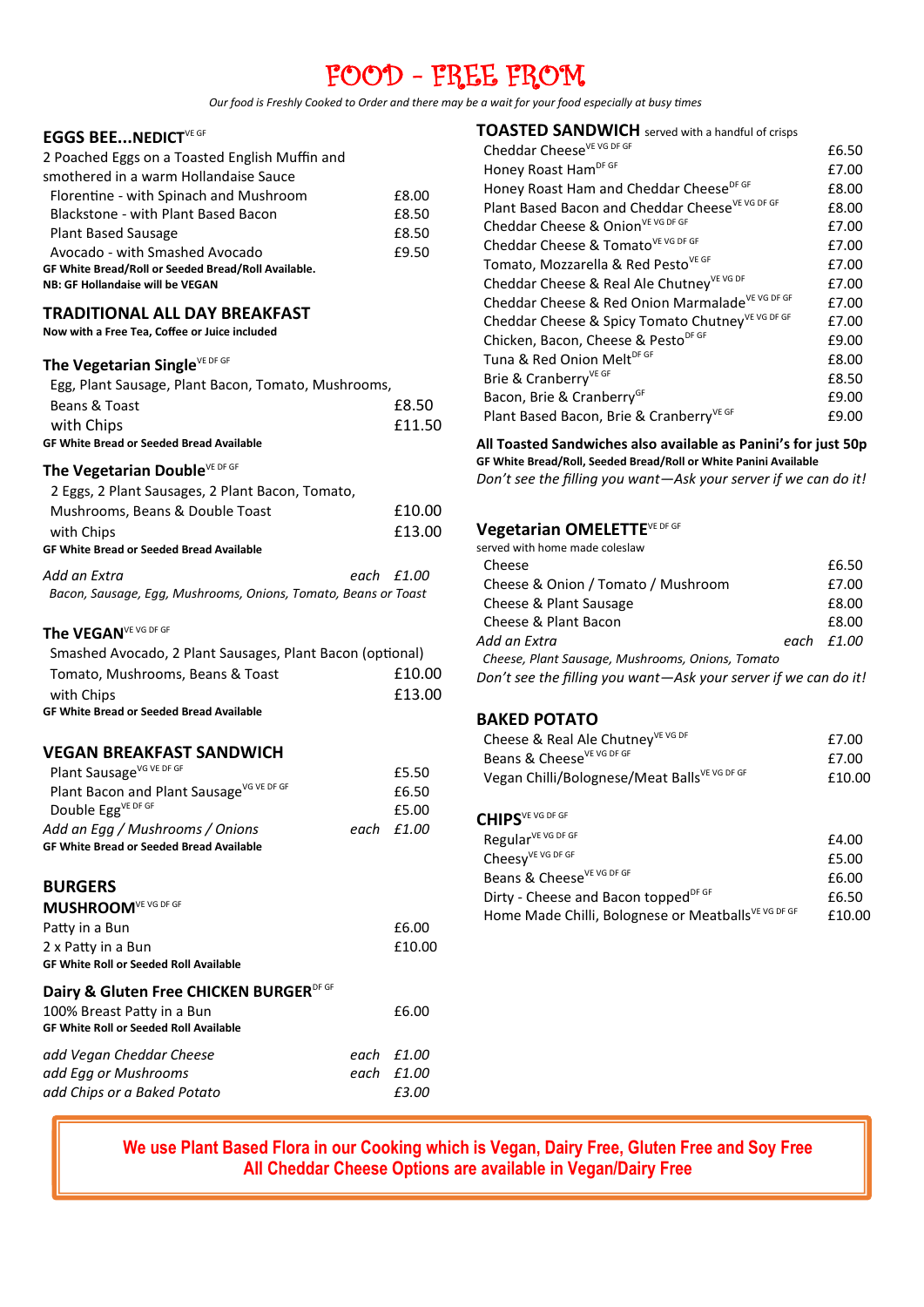## FOOD - FREE FROM

*Our food is Freshly Cooked to Order and there may be a wait for your food especially at busy times*

#### **SANDWICH** served with a handful of crisps

| Cheddar Cheese <sup>VE VG DF GF</sup>                            | £5.00 |  |
|------------------------------------------------------------------|-------|--|
| Honey Roast Ham <sup>DF GF</sup>                                 | £5.50 |  |
| Plant Based Ham <sup>VE VG DF GF</sup>                           | £5.50 |  |
| Cheddar Cheese & Real Ale Chutney VE VG DF                       | £6.00 |  |
| Cheddar Cheese & Onion <sup>VE VG DF GF</sup>                    | £6.00 |  |
| Cheddar Cheese & Tomato <sup>VE VG DF GF</sup>                   | £6.00 |  |
| Honey Roast Ham & Cheddar CheeseDF GF                            | £7.00 |  |
| Plant Based Ham & Cheddar Cheese <sup>VE VG DF GF</sup>          | £7.00 |  |
| Brie & Cranberry Sauce <sup>VE GF</sup>                          | £7.00 |  |
| Bacon, Brie & Cranberry Sauce <sup>GF</sup>                      | £8.00 |  |
| Bacon, Lettuce & TomatoDF GF                                     | £7.00 |  |
| Tuna Mayo <sup>DF GF</sup>                                       | £7.50 |  |
| Prawn & Marie Rose <sup>DF GF</sup>                              | £8.50 |  |
| Smoked Salmon & Cream Cheese <sup>DF GF</sup>                    | £9.00 |  |
| GF White Bread/Roll, Seeded Bread/Roll or White Panini Available |       |  |

*Don't see the filling you want—Ask your server if we can do it!*

#### **ON TOAST**

| £9.00  |
|--------|
| £9.00  |
| £7.50  |
| £8.00  |
| £6.00  |
| £6.00  |
| £6.00  |
|        |
| .F1 NN |
|        |

| <b>TOAST</b> with Butter and Jam, Marmalade, Honey, Marmite, |       |
|--------------------------------------------------------------|-------|
| Biscoff <sup>VE VG DF</sup> or Nutella <sup>VE GF</sup>      | £3.50 |
| <b>GF White Bread or Seeded Bread Available</b>              |       |

#### **TOASTED TEA CAKE**

| with Butter                 | £2.50 |
|-----------------------------|-------|
| with Butter & Jam           | £3.00 |
| (Sorry, NOT Gluten Free)    |       |
|                             |       |
| SOUP of the DAYVE VG DF* GF |       |

#### **HUNGER BUSTER**

| £9.50 |
|-------|
| £9.50 |
| £9.50 |
| £8.50 |
|       |

#### **AMERICAN PANCAKE STACK of 4 (Dairy & Gluten Free)**

| <b>Pancakes for just £3.00</b>                               |       |
|--------------------------------------------------------------|-------|
| Turn any of the above in to a Sharing Plate by adding 2 more |       |
| Syrup, Nutella & Chocolate Shavings <sup>VE GF</sup>         | £9.00 |
| Syrup, Nutella & Marshmallows <sup>VE GF</sup>               | £8.50 |
| Syrup & Biscoff <sup>VE DF</sup>                             | £8.00 |
| Syrup & Nutella <sup>VE GF</sup>                             | £8.00 |
| Syrup & BlueberriesVE DF GF                                  | £8.00 |
| Honey or Syrup <sup>VE DF GF</sup>                           | £7.00 |

#### **Gluten Free CREAM TEA**GF

| Gluten Free Scone, Jam and Clotted Cream with a Hot Drink |        |  |
|-----------------------------------------------------------|--------|--|
| for 1                                                     | £7.00  |  |
| for 2                                                     | £12.00 |  |

#### **Vegan CREAM TEAVE VG DF**

Vegan Scone, Jam and Whipped Cream with a Hot Drink

| for 1 | £7.00  |
|-------|--------|
| for 2 | £12.00 |

**DID YOU KNOW that we have many of our special condiments for sale in jars including our amazing Cranberry Sauce , Red Onion Marmalade, Spicy Tomato Chutney and Real Ale Chutney**

**see our Shelves in the main café!**

## AFTERNOON SPECIAL

#### **Full Afternoon High Tea—Vegetarian / Vegan / Gluten Free options** *per person* **£22.00**

**A Tasty Selection of Finger Sandwiches, Mini Cakes and a Classic Cream Tea with a Standard Hot or Cold Drink of your choice.**

*Please note: MINIMUM of 2 PEOPLE and MUST be BOOKED 24 Hours in ADVANCE*

**We use Plant Based Flora in our Cooking which is Vegan, Dairy Free, Gluten Free and Soy Free All Cheddar Cheese Options are available in Vegan/Dairy Free**